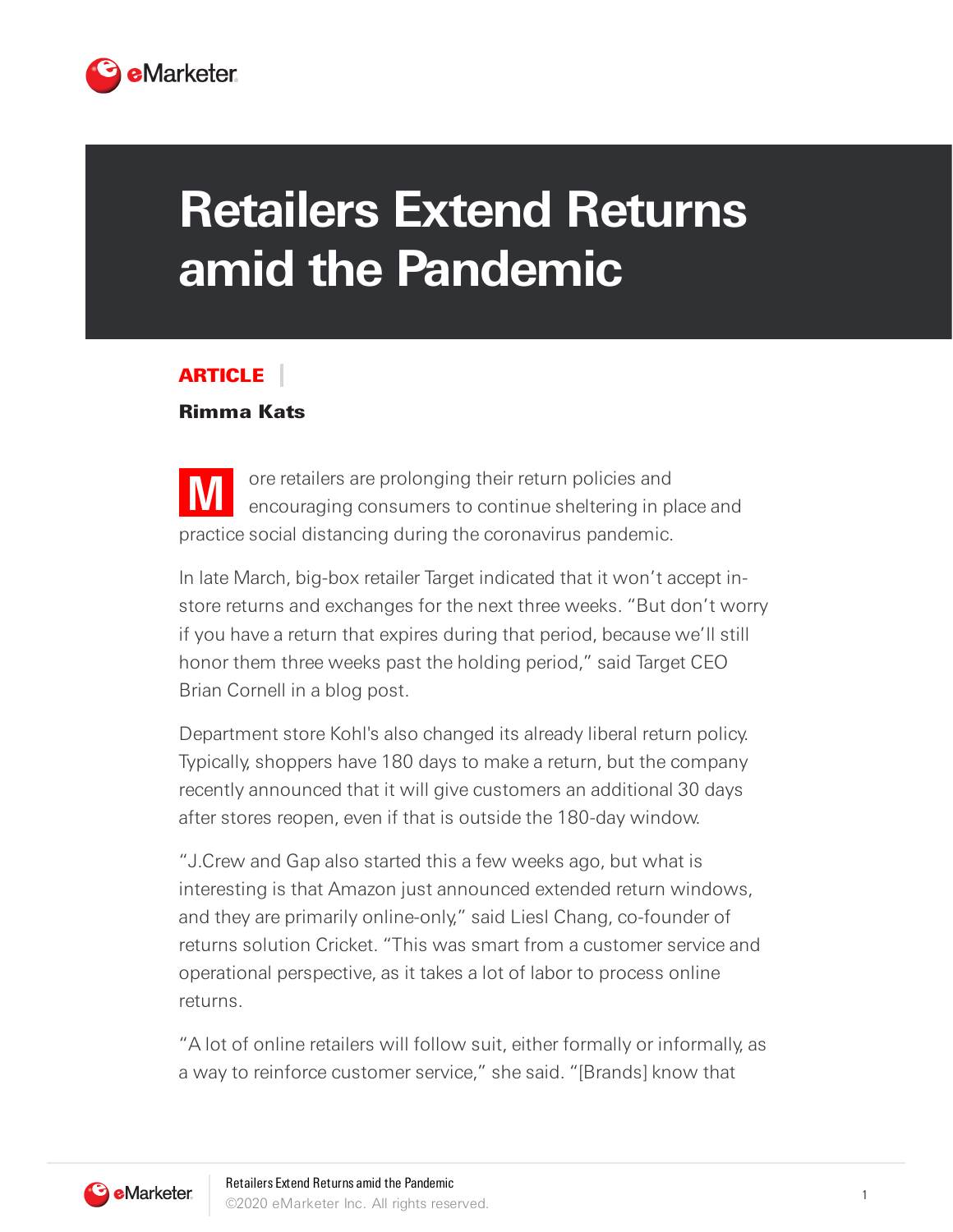folks don't want to trek to the post office or UPS store ... and want to have an empathetic stance."

According to March 2020 data from [Narvar](https://corp.narvar.com/) and [Forrester,](https://go.forrester.com/consulting/) 42% of mostly US retailers surveyed said they have already paused their pick up in-store and return in-store services, while 2% said they were considering it. Some 40% of respondents said they have relaxed their return policies, while fewer (27%) said it's something they're considering. A third, however, have made no adjustments.



"We certainly expect to see a steep decline in in-store returns as an increasing amount of physical locations close," said Larisa Summers, senior vice president of digital marketing and ecommerce at returns solutions company Optoro. "We'll also likely see a decrease in online returns so long as consumers are asked to stay home and are currently focused on buying essentials, which have a lesser chance of being returned.

"Once we're able to venture outside more, retailers should prepare for a spike in returns due to rising consumer concerns about the economy," she said. "Shoppers will be taking stock of which purchases are essential vs. discretionary and become eager to receive refunds for anything in the latter category."

Cricket's Chang also expects an influx of returns in the coming months. "Longer term, there will be increases in return volume as

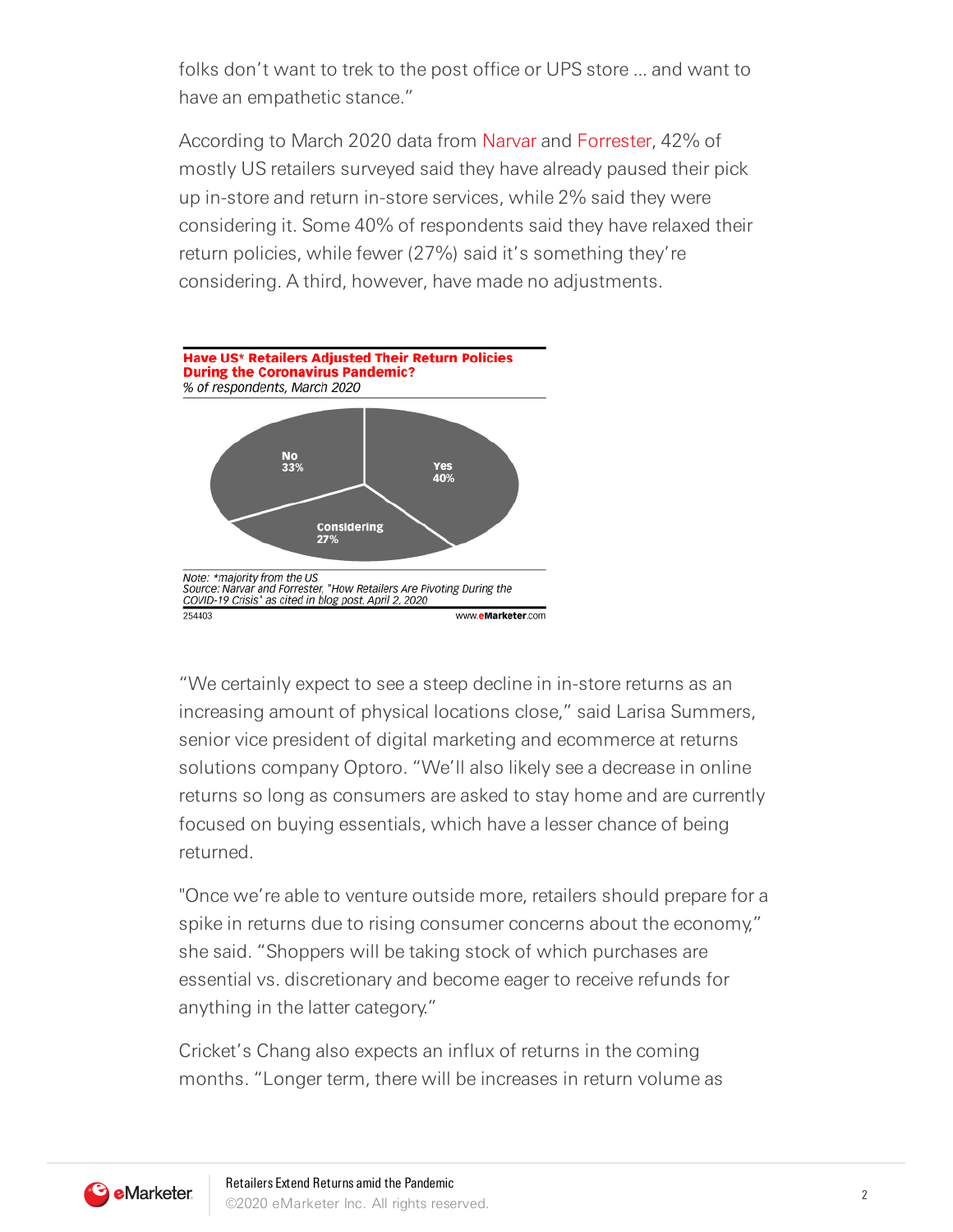ecommerce penetration increases, even if overall retail sales slow down," she said. "We know online retailers have return rates of four to six times that of brick-and-mortar."

Steven Dennis, president and founder of SageBerry Consulting, however, suspects that things will largely revert to normal once the pandemic begins to subside. "Retailers have been progressively tightening returns and exchanges given their high costs," he said.

The coronavirus pandemic may change how returns are handled going forward. "Whether retailers change return policies formally or informally, return policies are now being calibrated to the situation," Cricket's Chang said. "And there will be a shift to seeing returns as a responsive, customer service tool. ... Retailers will start to understand that returns shouldn't be a static, one-size-fits-all program but tailored to the circumstances, similar to the best CRM. Hopefully, retailers will use this as an opportunity to capture the right data and get more strategic about their returns."

Retailers should examine their return policies to ensure they're giving customers enough time to make a return during this period. Return processes need to be customer-friendly so that retailers can continue to build goodwill and drive retention.

"One suggestion to improve the return experience is to offer a userfriendly online returns portal that allows customers to easily return or exchange an item," Optoro's Summers said. "This also benefits the retailer as it increases the likelihood that a shopper will purchase another item after making a return."

When stores reopen, retailers should anticipate higher-than-expected buy online, return in-store rates. That has a few potential implications, such as shoppers returning online-exclusive items to stores, which will lead retailers to determine what to do with them, or seasonal items that were in stock prior to store closures will now need to be on clearance and compete with the higher number of returns.

"To solve for this, retailers should be proactive in looking for ways to remarket inventory to primary or secondary ecommerce channels," Summers said.